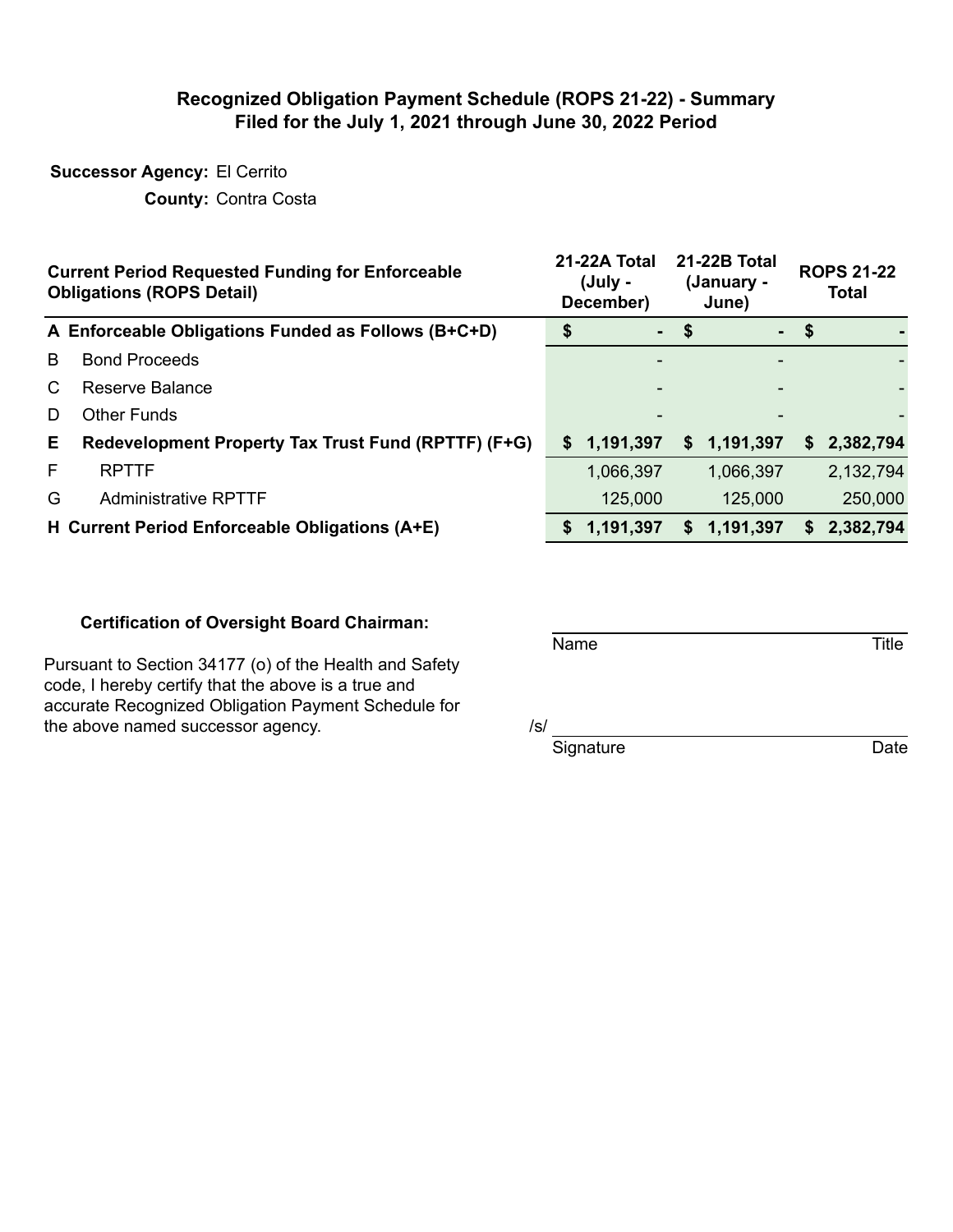### **El Cerrito Recognized Obligation Payment Schedule (ROPS 21-22) - ROPS Detail July 1, 2021 through June 30, 2022**

| A  | B.                                       | U.                                           | D                                      | Е.                             |         | G                                            | H.            |                                               |      | K           |                                | м    |  | O         | Р       | Q                                                    | n.                      | S.                                    |  | U.                                                 |                                           | W               |                     |              |                       |                          |                                           |               |                     |
|----|------------------------------------------|----------------------------------------------|----------------------------------------|--------------------------------|---------|----------------------------------------------|---------------|-----------------------------------------------|------|-------------|--------------------------------|------|--|-----------|---------|------------------------------------------------------|-------------------------|---------------------------------------|--|----------------------------------------------------|-------------------------------------------|-----------------|---------------------|--------------|-----------------------|--------------------------|-------------------------------------------|---------------|---------------------|
|    |                                          | Type                                         | Obligation Agreement Agreement<br>Date |                                |         |                                              |               | Total                                         |      | <b>ROPS</b> | <b>ROPS 21-22A (Jul - Dec)</b> |      |  |           |         |                                                      | ROPS 21-22B (Jan - Jun) |                                       |  |                                                    |                                           |                 |                     |              |                       |                          |                                           |               |                     |
|    | Item   Project Name I ~                  |                                              |                                        |                                |         |                                              |               | Execution   Termination   Payee   Description | Date |             |                                |      |  |           |         |                                                      | Project<br>Area         | Outstanding   Retired  <br>Obligation |  | $21 - 22$<br><b>Total</b>                          | <b>Bond</b><br>Proceeds   Balance   Funds | Reserve   Other | <b>Fund Sources</b> | <b>RPTTF</b> | Admin<br><b>RPTTF</b> | $21-22A$<br><b>Total</b> | <b>Bond</b><br>Proceeds   Balance   Funds | Reserve Other | <b>Fund Sources</b> |
|    |                                          |                                              |                                        |                                |         |                                              |               | \$11,346,499                                  |      | \$2,382,794 |                                | $S-$ |  |           |         | $\frac{1}{2}$ \\$1,066,397 \\$125,000 \\$1,191,397 \ |                         |                                       |  | $\frac{1}{2}$ \\$1,066,397 \\$125,000 \\$1,191,397 |                                           |                 |                     |              |                       |                          |                                           |               |                     |
| 25 | Administrative Admin<br><b>Allowance</b> | Costs                                        | 06/01/<br>2014                         | $ 09/01/2025 $ City of Annual  | Cerrito | allowance                                    | EI<br>Cerrito | 875,000                                       | N    | \$250,000   |                                |      |  |           | 125,000 | \$125,000                                            |                         |                                       |  |                                                    | 125,000                                   | \$125,000       |                     |              |                       |                          |                                           |               |                     |
| 29 | $2016$ Tax<br>Allocation<br><b>Bonds</b> | Bonds<br><b>Issued</b><br>After 12/<br>31/10 | 08/04/<br>2016                         | $ 09/01/2025 $ Union Refunding | Bank    | $ $ of prior<br> outstanding <br>bonds.      | E<br> Cerrito | 10,421,499                                    | N    | \$2,122,794 |                                |      |  | 1,061,397 |         | $-$ \$1,061,397                                      |                         |                                       |  | 1,061,397                                          |                                           | $-$ \$1,061,397 |                     |              |                       |                          |                                           |               |                     |
|    | 30 Fiscal Agent<br>Fees                  | Bonds<br><b>Issued</b><br>After 12/<br>31/10 | 08/04/<br>2016                         | 09/01/2025 Union               | Bank    | $\vert$ Fees for<br>  fiscal agent   Cerrito | ΕI            | 50,000                                        | N    | \$10,000    |                                |      |  | 5,000     |         | \$5,000                                              |                         |                                       |  | 5,000                                              |                                           | \$5,000         |                     |              |                       |                          |                                           |               |                     |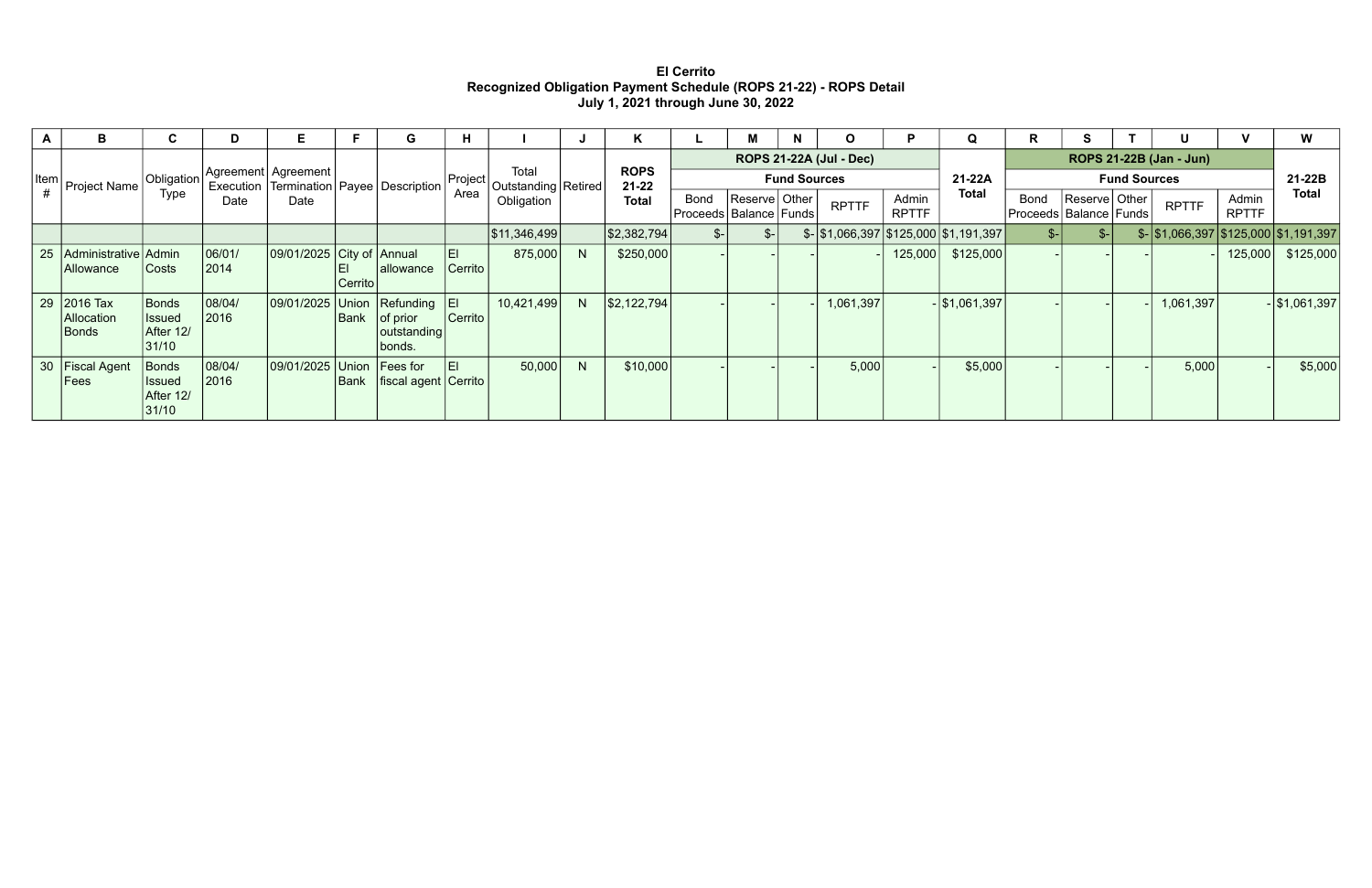### **El Cerrito Recognized Obligation Payment Schedule (ROPS 21-22) - Report of Cash Balances July 1, 2018 through June 30, 2019**  (Report Amounts in Whole Dollars)

Pursuant to Health and Safety Code section 34177 (I), Redevelopment Property Tax Trust Fund (RPTTF) may be listed as a source of payment on the ROPS, but only to the extent no other funding source is available or when payment from property tax revenues is required by an enforceable obligation.

| A           | В                                                                                                                                                             | $\mathbf{C}$                             | D                                              | E                                                                                         | F.                              | G                      | H                      |  |  |
|-------------|---------------------------------------------------------------------------------------------------------------------------------------------------------------|------------------------------------------|------------------------------------------------|-------------------------------------------------------------------------------------------|---------------------------------|------------------------|------------------------|--|--|
|             |                                                                                                                                                               |                                          |                                                |                                                                                           |                                 |                        |                        |  |  |
|             |                                                                                                                                                               |                                          | <b>Bond Proceeds</b>                           | Reserve Balance Other Funds                                                               |                                 | <b>RPTTF</b>           |                        |  |  |
|             | <b>ROPS 18-19 Cash Balances</b><br>$(07/01/18 - 06/30/19)$                                                                                                    | Bonds issued<br>on or before<br>12/31/10 | <b>Bonds issued</b><br>on or after<br>01/01/11 | Prior ROPS<br><b>RPTTF</b> and<br>Reserve<br>Balances retained<br>for future<br>period(s) | Rent, grants,<br>interest, etc. | Non-Admin<br>and Admin | <b>Comments</b>        |  |  |
|             |                                                                                                                                                               |                                          |                                                |                                                                                           |                                 |                        |                        |  |  |
|             | Beginning Available Cash Balance (Actual 07/01/18)<br>RPTTF amount should exclude "A" period distribution<br>lamount.                                         |                                          | 1,137                                          | 301,782                                                                                   | 176                             |                        |                        |  |  |
| $ 2\rangle$ | Revenue/Income (Actual 06/30/19)<br>RPTTF amount should tie to the ROPS 18-19 total<br>distribution from the County Auditor-Controller                        |                                          |                                                |                                                                                           |                                 | 1,644,800              |                        |  |  |
| 3           | <b>Expenditures for ROPS 18-19 Enforceable Obligations</b><br>(Actual 06/30/19)                                                                               |                                          |                                                |                                                                                           |                                 | 1,644,800              |                        |  |  |
| 4           | Retention of Available Cash Balance (Actual 06/30/19)<br>RPTTF amount retained should only include the amounts<br>distributed as reserve for future period(s) |                                          |                                                | 301,782                                                                                   |                                 |                        | <b>Used in 2019-20</b> |  |  |
| 5           | <b>ROPS 18-19 RPTTF Prior Period Adjustment</b><br>RPTTF amount should tie to the Agency's ROPS 18-19 PPA<br>form submitted to the CAC                        |                                          |                                                | No entry required                                                                         |                                 |                        |                        |  |  |
| l 6         | Ending Actual Available Cash Balance (06/30/19)<br>C to F = $(1 + 2 - 3 - 4)$ , G = $(1 + 2 - 3 - 4 - 5)$                                                     | $S-$                                     | \$1,137                                        | $$-$                                                                                      | \$176                           | $$-$                   |                        |  |  |